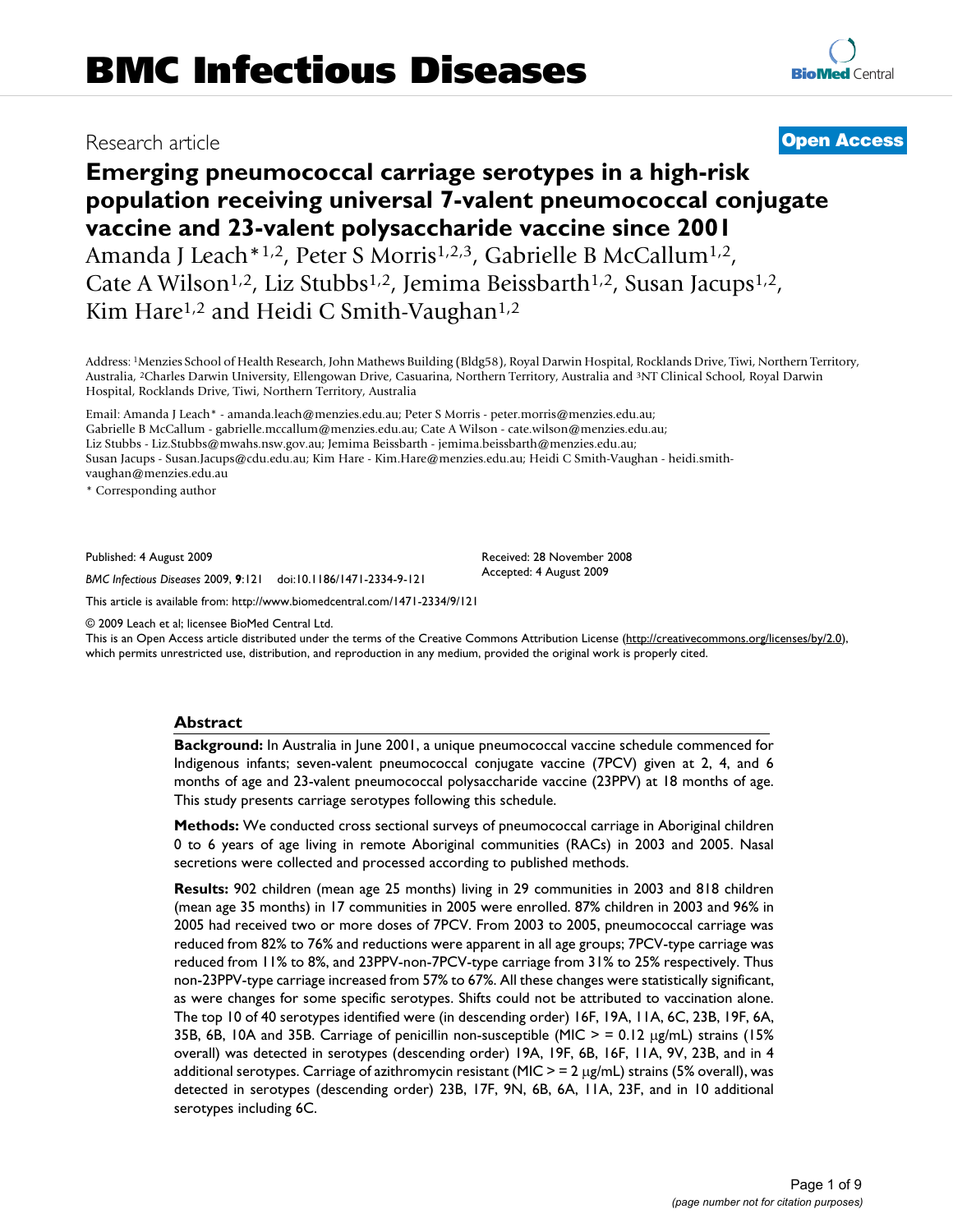**Conclusion:** Pneumococcal carriage remains high (~80%) in this vaccinated population. Uptake of both pneumococcal vaccines increased, and carriage was reduced between 2003 and 2005. Predominant serotypes in combined years were 16F, 19A, 11A, 6C and 23B. Antimicrobial nonsusceptibility was detected in these and 17 additional serotypes. Shifts in serotype-specific carriage suggest a need more research to clarify the association between pneumococcal vaccination and carriage at the serotype level.

## **Background**

Australian Aboriginal children in remote communities experience high rates of many infectious diseases[1,2], particularly pneumococcal disease.[3] Concern about antibiotic resistance is used as an argument against greater use of antibiotics. Recent reports describe escalating rates of disease caused by pneumococcal serotypes not included in currently licensed pneumococcal conjugate vaccine (7PCV),[3,4]including an increasing proportion of isolates having antibiotic resistance. [5-7] Serotype 19A is of particular interest in Australia[3] and internationally.[8] More recent data suggests 6C as a new and emerging replacement serotype, and that 7PCV is crossprotective for 6A. Prior to 7PCV introduction in 2001,[9] pneumococcal carriage in Indigenous infants was around 80% and approximately 60% were 7PCV serotypes (unpublished data from 3 of the communities also in these surveys). In 2003 and 2005 we conducted wider geographic surveillance of pneumococcal carriage.

# **Methods**

#### *Vaccine schedule*

From July 2001 7PCV was recommended and funded for Australian Aboriginal and other high-risk infants at 2, 4 and 6 months of age. In the Northern Territory and in South Australia, 23-valent pneumococcal polysaccharide vaccine (23PPV) was recommended as a booster dose for Aboriginal children at 18 months of age.[9] Children less than 2 years of age were offered catch-up 7PCV.

#### *Study setting and participant eligibility criteria*

Participating communities were in four regions of South Australia and the Northern Territory. Children were eligible if they were Aboriginal, 0 to 6 years of age, resident in a participating community, and if their parents or caregiver provided written consent.

#### *Swab collection, antibiotic use and vaccination history*

Nasal secretions were collected using swabs or nose blowing into a tissue as previously described.[10,11] Pneumococcal vaccination dates and antibiotics prescribed in the 5 weeks prior to swab collection were obtained from the NT childhood immunization register and participant medical records.

#### *Microbiological analysis*

Nasal secretions were transported, stored and processed as previously described.[10] Pneumococci were identified and one or more colonies (if morphologically distinct) selected for serotyping with antisera from the Statens Serum Institute (Denmark). Antimicrobial susceptibility was determined by disc diffusion[12] and Etest (AB Biodisk, Sweden). We performed PCR for the *wciN* gene.[13]

#### *Statistical analysis*

Confidence intervals (CI, 95%) and risk differences (RD, with 95% CI) were calculated where appropriate. Stata version 10 was used for all data analysis[14]

#### *Ethical Approval and Funding*

The study was approved by the regional Human Research Ethics Committees and Aboriginal Sub-Committee with right of veto of the Northern Territory Department of Health and Community Services and Menzies School of Health Research. The study was funded by the National Health and Medical Research Council.

#### **Results**

#### *Participant characteristics*

Nasal secretions were collected from 902 children in 29 communities in 2003 and from 818 children in 17 communities in 2005 (Table 1). Nasal swabs comprised 94% specimens. Mean age was 30 months. 83 were less than 6 months of age.

#### *Vaccine uptake*

In 2003 87% children had received at least 2 doses of 7PCV (Table 2). In 2005, this figure was 96% (Risk Difference = 9% [95% Confidence Interval 7,12]). The proportion of children receiving a full primary 7PCV plus booster

#### **Table 1: Participant characteristics**

|                             | 2003        | 2005        | Total         |  |
|-----------------------------|-------------|-------------|---------------|--|
| No. Children                | 902         | 818         | 1720          |  |
| Mean age in months (95% CI) | $25(24-26)$ | $35(33-36)$ | $30.0(29-31)$ |  |
| Sex male (%)                | 447 (50%)   | 403 (49%)   | 850 (49%)     |  |
|                             |             |             |               |  |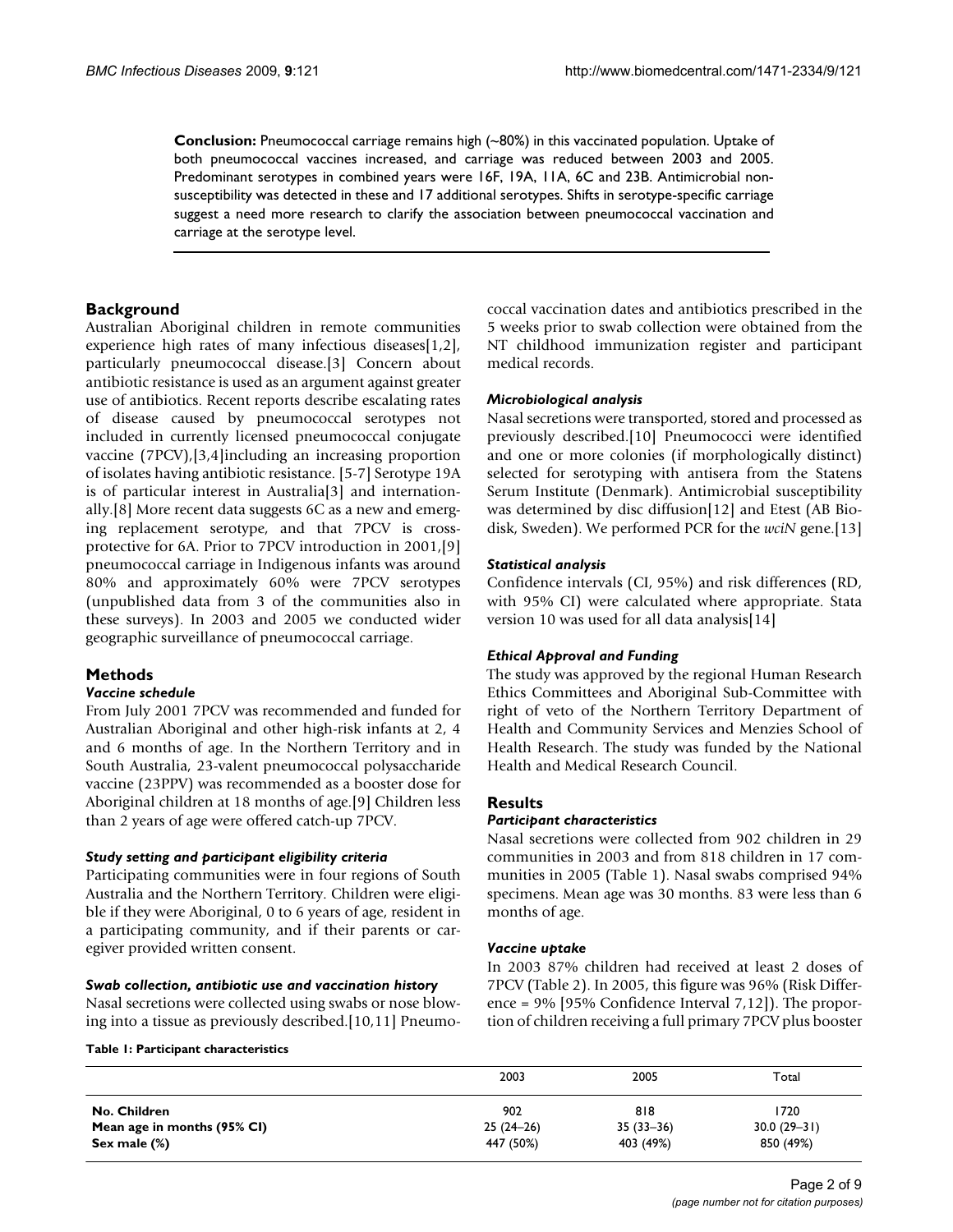23PPV course increased from 35% to 62% (RD = 27% [22,31]) (Tables 2 and 3). 169 children had no record of receiving either 7PCV or 23PPV. Ten children had 23PPV only. Of the 83 infants less than 6 months of age, 59 (71%) had received at least one dose of 7PCV.

# *Carriage*

Pneumococcal carriage in 2003 and 2005 combined was 79%. There was no difference in pneumococcal recovery between nasal swab (79%) and nose blowing (80%) collection methods. Pneumococcal carriage declined overall from 82% in 2003 to 76% in 2005 (RD = -6% [-10, -2] p = 0.0037), and similar reductions were seen in all age groups (Table 2). However this was not seen in all regions (Table 3).

## *Carriage in children seen in both surveys*

Of the 226 children seen in both surveys, 80% were positive each year, and 148 (65%) were carriage positive in both 2003 and 2005; only 11 carried the same serotype.

## *Carriage in communities seen only in 2003*

In the 12 communities seen only in 2003, 106 (82%) of 130 children were carriage positive, 5% carried azithromycin resistant strains (MIC  $>$  = 2 µg/mL) and 23% carried penicillin non-susceptible strains  $(MIC > = 0.12 \mu g)$ mL). Carriage and resistance in the other 17 communities seen in 2003 was 82%, 5% and 17%, respectively.

#### *Serotype-specific carriage*

7PCV-type carriage was 11% in 2003 and 8% in 2005 (RD  $= -4\%$  [ $-6$ ,  $-0.1$ ]  $p = 0.0105$ ) (Table 2). 23PPV -non-7PCVtype carriage was 42% in 2003 and 33% in 2005 (RD = - 6%  $[-10,-2]$  p = 0.0061]). Reductions reached statistical significance for serotypes 6B and 19A. Non-23PPV-type carriage increased overall (RD =  $9\%$  [CI 5,14] p = 0.0001) and reached statistically significance for non-vaccine types 23B, 23A, 34 and 10F, and for 23PPV types 20 and 9N. Of the isolates serotyped, the predominant carriage serotypes were 16F(14%), 19A(13%), and 11A (6.5%) and 6C (6%) (see Figure 1).

## *Non-vaccinated children*

In 2003 and 2005, carriage in 169 non-vaccinated children (no 7PCV or 23PPV) was 74% and 70% respectively; carriage of 7PCV types was 9% and 7%, 23PPV-non-7PCV types was 19% and 24%. Predominant serotypes were 16F(10%) and 19A(9%) followed by 6% each of 11A, 6C, 23B and 22F.

**Table 2: Vaccination status, pneumococcal carriage by serotype, recent antibiotic use and carriage of non-susceptible pneumococci, by year**

| Year                                                    | 2003         | 2005 |                        |        |
|---------------------------------------------------------|--------------|------|------------------------|--------|
| No. communities                                         | 29           | 17   |                        |        |
| No. children swabbed                                    | 902          | 818  |                        |        |
|                                                         | Children (%) |      | <b>Risk Difference</b> | P      |
| Vaccinated (>1 dose)                                    | 87%          | 96%  | $9\%$ [7,12]           | 0.0000 |
| Vaccinated (primary)                                    | 76%          | 84%  | $9\%$ [5,12]           | 0.0000 |
| Vaccinated (primary+23v)                                | 35%          | 62%  | 27% [22,31]            | 0.0000 |
| Spn (% children)                                        | 82%          | 76%  | $-6\%$ [ $-10,-2$ ]    | 0.002  |
| $0-6$ mo $n = 83$                                       | 83%          | 74%  | $-9.7$ [ $-28,8$ ]     | 0.3098 |
| $6 - 12$ mo n = 220                                     | 80%          | 78%  | $-1.6$ [ $-13,10$ ]    | 0.7791 |
| $12 - 24$ mo n = 477                                    | 84%          | 76%  | $-8.2$ [ $-16, -0.2$ ] | 0.0331 |
| $24 - 48$ mo n = 597                                    | 84%          | 78%  | $-5.3$ [ $-12,1$ ]     | 0.0989 |
| $48 - n = 343$                                          | 77%          | 74%  | $-2.9$ [ $-13,7$ ]     | 0.5677 |
| <b>7PCV-type</b>                                        | 11%          | 8%   | $-4\%$ [ $-6, -0.1$ ]  | 0.0105 |
| 23PPV-type                                              | 42%          | 33%  | $-9\%$ [ $-14,-5$ ]    | 0.0001 |
| 23PPV-type, non-7PCV                                    | 31%          | 25%  | $-6\%$ [ $-10,-2$ ]    | 0.0061 |
| 19A                                                     | 12%          | 9%   | $-3\%$ [-6,-1]         | 0.0196 |
| Non-23PPV                                               | 57%          | 67%  | 9% [5,14]              | 0.0001 |
| 6A                                                      | 4%           | 2%   | $-1.5\%$ [ $-3,0.1$ ]  | 0.0712 |
| 6C                                                      | 4%           | 4%   | $0\%$ [-2,2]           | 0.9634 |
| 16F                                                     | 12%          | 10%  | $-2\%$ [ $-5,1$ ]      | 0.1343 |
| <b>Prescribed beta-lactam</b>                           | 14%          | 16%  | $1\%$ [-2,5]           | 0.4763 |
| Penicillin non-susceptible (MIC $\geq$ 0.12 $\mu$ g/mL) | 17%          | 14%  | $-3\%$ [ $-6,0.4$ ]    | 0.0899 |
| <b>Prescribed macrolide</b>                             | 1%           | 6%   | 5% [3,7]               | 0.0000 |
| Azithromycin resistant (MIC $\geq$ 2 $\mu$ g/mL)        | 5%           | 6%   | $1\%$ [-1,3]           | 0.4888 |
| Azithromycin resistant (MIC $\geq$ 32 $\mu$ g/mL)       | 4%           | 3%   | $-1\%$ [-3,1]          | 0.2328 |
|                                                         |              |      |                        |        |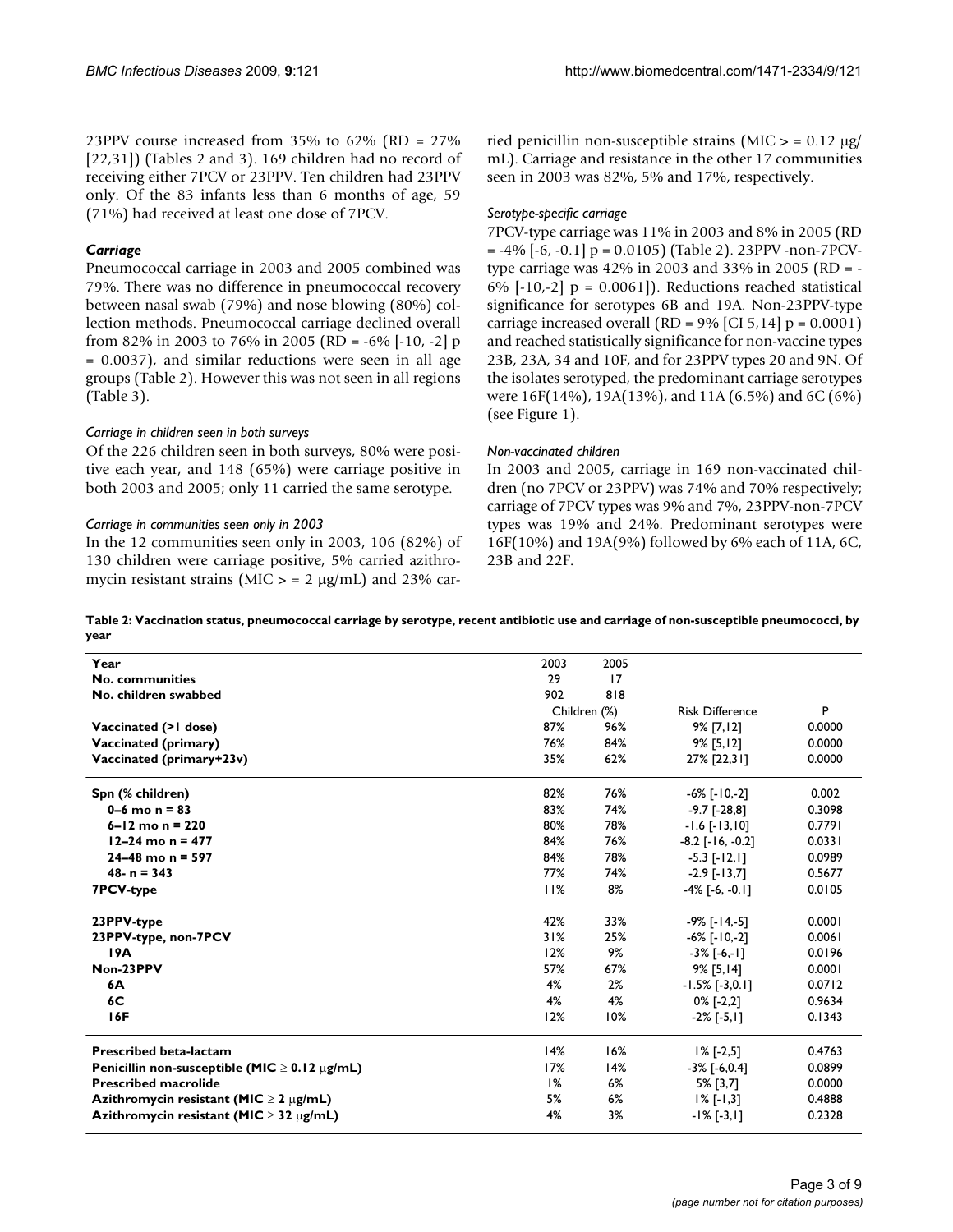**Table 3: Pneumococcal (Spn) carriage, 7-valent pneumococcal conjugate vaccine (7PCV) uptake, carriage of 7PCV and 23PPV types, recent antimicrobial use, and carriage of non-susceptible pneumococci in children 0 to 6 years of age, by region and year.**

| Region                                                   |                                            | Central Australia |               | Darwin Rural <sup>¥</sup> |                | East Arnhem    |               | Katherine West |  |  |
|----------------------------------------------------------|--------------------------------------------|-------------------|---------------|---------------------------|----------------|----------------|---------------|----------------|--|--|
| Year                                                     | 2003                                       | 2005              | 2003          | 2005                      | 2003           | 2005           | 2003          | 2005           |  |  |
| No. communities                                          | $\mathbf{H}$                               | $\overline{2}$    | 6             | 6                         | $\overline{7}$ | $\overline{4}$ | 5.            | 5              |  |  |
| No. children swabbed                                     | 158                                        | 65                | 320           | 376                       | 315            | 223            | 109           | 154            |  |  |
|                                                          | Percent children (95% Confidence Interval) |                   |               |                           |                |                |               |                |  |  |
| <b>Spn positive</b>                                      | $83(77 - 89)$                              | $86(78 - 95)$     |               | 79(75-84) 67(62-72)*      | $85(81 - 89)$  | $87(83 - 92)$  | $82(74 - 89)$ | $78(71 - 85)$  |  |  |
| Vaccinated $(>= 1$ dose)                                 | $96(93 - 99)$                              | $97(93 - 101)$    | 88(84–91)     | $96(94 - 98)*$            | $80(76 - 84)$  | $97(95 - 99)*$ | $89(83 - 95)$ | $94(90 - 98)$  |  |  |
| Vaccinated (primary)                                     | $85(79 - 90)$                              | $83(74 - 92)$     | 79(75-84)     | $87(84 - 90)*$            | 71(66–76)      | $82(77-87)^*$  | $70(61 - 78)$ | $82(76 - 89)$  |  |  |
| Vaccinated (primary+23v)                                 | $46(39 - 54)$                              | $54(41-66)$       | $34(29 - 39)$ | $65(60 - 69)*$            | $30(24 - 34)$  | $59(52 - 65)*$ | $39(29 - 48)$ | $62(54 - 69)*$ |  |  |
| <b>7PCV-type positive</b>                                | $10(5 - 14)$                               | $12(4-21)$        | $15(11-19)$   | $9(6-12)$                 | $10(7-13)$     | $10(6 - 14)$   | $6(2-11)$     | $3(0-5)$       |  |  |
| Serotype in 23PPV not in 7PCV                            | $41(33 - 49)$                              | $40(29 - 52)$     | $33(27 - 38)$ | $25(21-29)$               | $26(21-33)$    | $23(17-28)$    | $30(22 - 39)$ | $31(23 - 38)$  |  |  |
| 19A                                                      | $14(8-19)$                                 | $15(6 - 24)$      | $17(12-21)$   | $10(7-13)$                | $8(5-1)$       | $6(3-9)$       | $5(1-9)$      | $10(5-14)$     |  |  |
| 6A                                                       | $0.6(-1-2)$                                | $3(-1-7)$         | $3(1-5)$      | $2(0-3)$                  | $6(4-9)$       | $4(2-7)$       | $6(1-10)$     | $1(0-3)$       |  |  |
| 6C                                                       | $3(0-6)$                                   | $2(-2-5)$         | $4(2-7)$      | $3(1-5)$                  | $6(3-8)$       | $7(3-10)$      | $2(-1-4)$     | $5(2-9)$       |  |  |
| 16F                                                      | $10(5 - 15)$                               | $11(3-19)$        | $12(8-15)$    | $12(8-15)$                | $11(7-14)$     | $10(6 - 14)$   | $19(12 - 27)$ | $6(2-9)*$      |  |  |
| <b>Prescribed beta-lactam</b>                            | $28(21-35)$                                | $38(26 - 51)$     | $17(13-21)$   | $16(12-20)$               | $7(4-9)$       | $12(7-16)$     | $9(4-15)$     | $10(5 - 14)$   |  |  |
| Penicillin non-susceptible<br>$(MIC \geq 0.12 \mu g/mL)$ | $25(19 - 32)$                              | $42(29 - 54)$     | $18(14-22)$   | $9(6-12)*$                | $14(10-18)$    | $16(11-21)$    | $13(6-19)$    | $13(8-18)$     |  |  |
| <b>Prescribed macrolide</b>                              | 0                                          | $2(-2-5)$         | $3(1-5)$      | $13(9-16)$ *              | 0              | 0              | $2(-1-4)$     | $2(0-4)$       |  |  |
| Azithromycin resistant<br>(MIC $\geq$ 2 $\mu$ g/mL)      | $9(4-12)$                                  | $22(11-32)$       | $3(1-5)$      | $5(3-8)$                  | $3(1-4)$       | $3(1-5)$       | $11(5-17)$    | $5(1-8)$       |  |  |

\*95% confidence interval not overlapping with previous year. MIC = Minimum inhibitory concentration.

¥Note: One large community had participated in a trachoma eradication program involving mass azithromycin treatment in the weeks before our 2005 survey; carriage was 48% (22/45) in children with a record of recent treatment and 51% (36/70) in children with no record of recent treatment.

#### *Infants less than 6 months of age*

Carriage in 83 infants less than 6 months of age was 83% in 2003 and 74% in 2005 (RD = -10% [-28, 8]). Carriage of 7PCV types was 20% and 4%, respectively (RD = -16%  $[-31, -1]$ ). Predominant serotypes were  $19A(17%)$ , 16F(14%), 6A(8%) and 11A(8%) followed by 6B, 15C and 22F.

#### *Non-vaccinated infants less than 6 months of age*

For 24 non-vaccinated infants less than 6 months of age (mean age 1.9 months), carriage was 43% (3/7) and 65% (11/17) in 2003 and 2005, respectively (RD = 22% [-21, 65]). The 2003 serotypes were 6B, 11A and 20. The 2005

serotypes were 6A and 6C(2) and one each of 10F, 11A, 13, 18A, 19A, 19F, 33F, 34, and 22F.

#### *23PPV vaccinated children*

Although carriage of 23PPV-non-7PCV types declined from 2003 to 2005, this could not be explained by the rise in 23PPV uptake. For both years combined, among children more than 18 months of age, carriage of 23PPV-non-7PCV types was 30% in 23PPV-vaccinated children compared to 26% in non-vaccinated children (RD =  $4\%$  [-2,10]). This difference was statistically significant in 2003  $(RD = 11\% [3,19])$ , but not in 2005  $(RD = -1\% [-12,9])$ . At the serotype level, these trends were present for serotype 19A but did not reach statistical significance.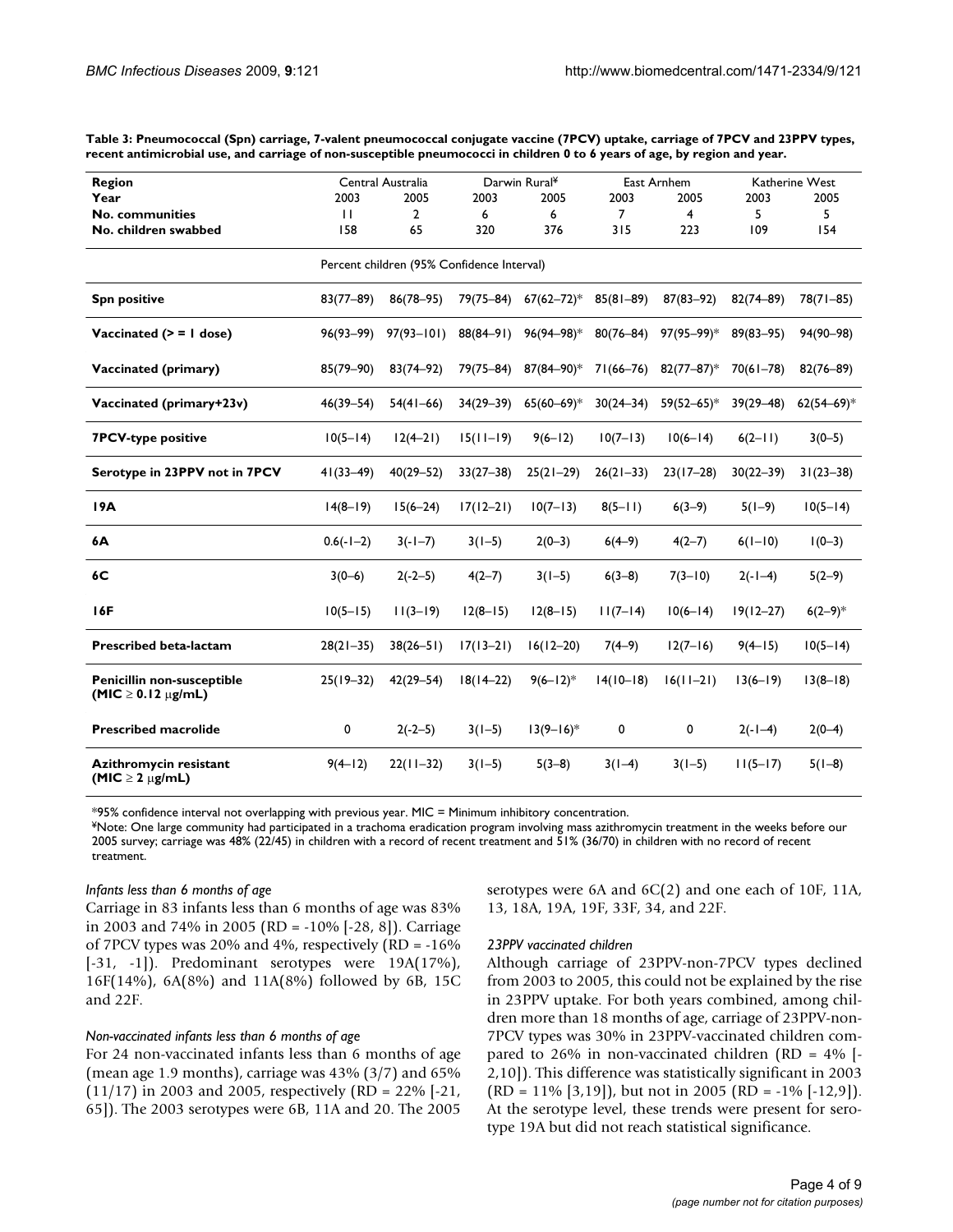

# Proportion of children with nasopharyngeal carriage of pne **Figure 1** umococcal serotypes, by 7PCV and 23PPV serotype group and year

**Proportion of children with nasopharyngeal carriage of pneumococcal serotypes, by 7PCV and 23PPV serotype group and year**. Significant reductions in 6B and 19A from 2003 to 2005. Significant increases in 20,9N,23B, 34,10F from 2003 to 2005.

#### *Antibiotic use in the 5 weeks prior to swab collection*

Beta-lactam antibiotics had been recently prescribed (within 5 weeks prior to swabbing) for 14% children in 2003 and for 16% in 2005 (Tables 2 and 3). In general, macrolides were rarely recently prescribed with the exception of 48 of 396 (13%) children the Darwin Rural region (Table 3). Of these 48 children, 45 were from one community and had been prescribed azithromycin for trachoma eradication.

# *Antibiotic resistance*

Carriage of penicillin non-susceptible pneumococci (MIC ≥ 0.12 μg/mL) was 17% in 2003 and 14% in 2005 (Table 2). In Central Australia where prescribing was highest, carriage was 25% in 2003 and 42% in 2005 (Table 3). Penicillin resistance of 1.0  $\mu$ g/mL or more was found in six children from 3 communities, all were serotype 9 V. Azithromycin resistant pneumococci (MIC  $\geq$  2 μg/mL) were carried by 5% children in 2003 and 6% in 2005. In the community where mass azithromycin had been recently used, 6 of 45 (13%) children with a record of recently prescribed azithromycin carried an azithromycin-resistant strain compared to 5 of 70 (7%) children with no record of recently prescribed azithromycin (RD =  $6\%$  [-5, 18]).

#### *Antibiotic-resistant serotypes*

Penicillin resistance (MIC $>$  = 0.12  $\mu$ g/mL) was found in both 7PCV and non-7PCV serotypes (Figure 2). In 2003, 34% of 137 resistant isolates were serotype 19A and in 2005, 26% (of 112 isolates) were 19A. Of 24 resistant isolates in Central Australia in 2005 9 (38%) were serotype 19A. Serotype 16F accounted for 7% in 2003 and 19% in 2005.

Macrolide resistance (azithromycin MIC  $\geq 2 \mu g/mL$ ) was found mainly in the non-7PCV serotypes (Figure 2). Eight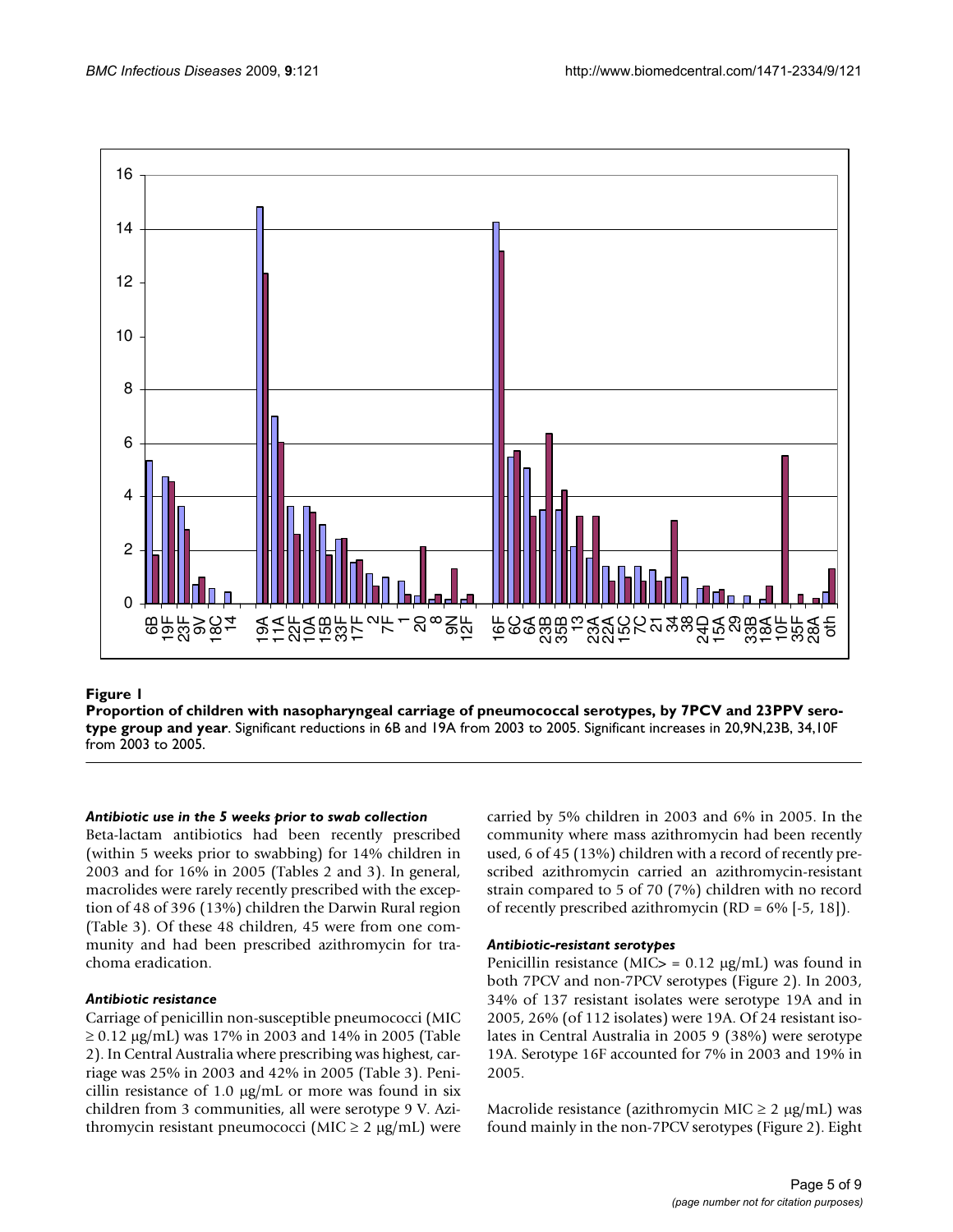2a



2b



#### Proportion of children with nasopharyngeal carriage of pneum 7PCV and 23PPV serotype group **Figure 2** ococcal serotypes and antimicrobial non-susceptible serotypes,

**Proportion of children with nasopharyngeal carriage of pneumococcal serotypes and antimicrobial non-susceptible serotypes, 7PCV and 23PPV serotype group**. A: 2003. B: 2005. Serogroups: Left – 7PCV serotypes. Middle – 23PPV serotypes. Right – non-23PPV serotypes. MacR (yellow): azithromycin MIC ≥ 2 μg/mL. PenR (mauve): penicillin MIC ≥ 0.12 μg/mL. Strains with resistance to both beta-lactam and macrolide antibiotics were included in each category. (in 2003 six of 38 6B isolates, two of 25 23Bs and one of 50 11As; in 2005 one of 39 23B isolates and one of 37 11As.)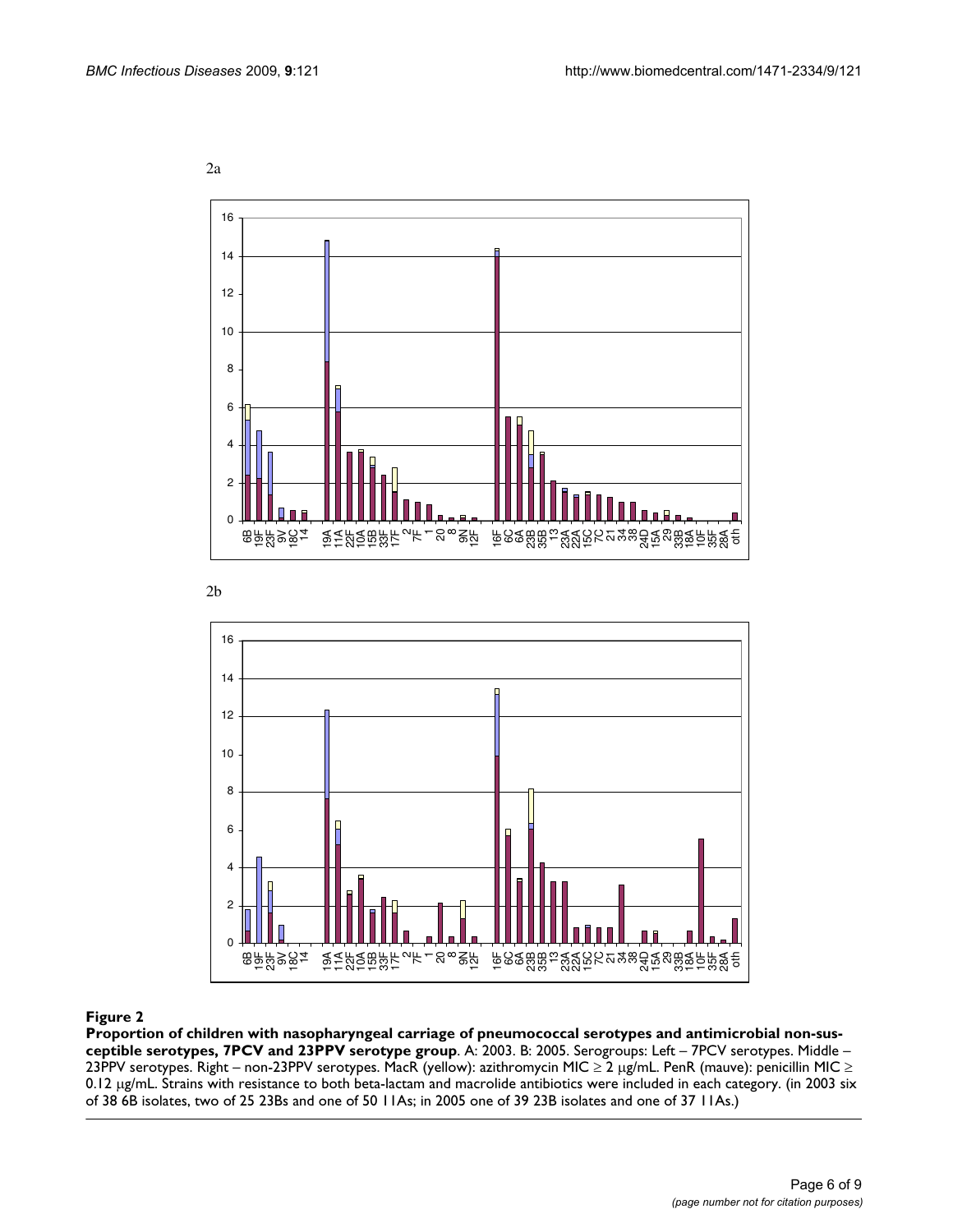isolates with MIC  $>$  = 256 µg/mL were found in 6 communities in regions 1 and 2 in 2003. Serotypes were 16F(2) and 6B(6).

# **Discussion**

Our survey of 1720 young children in remote communities two and four years after commencement of a government funded schedule for Indigenous children of 7PCV at 2, 4 and 6 months followed by a booster 23PPV at 18 months of age, provides a valuable source of pneumococcal serotype and susceptibility data for the region. Two major influences have had the potential to impact on pneumococcal carriage in this population; pneumococcal vaccination and antimicrobial prescribing. In three communities studied extensively in the 1990s, around 50% children carried 7PCV serotypes. Predominant pre-7PCV serotypes were 6B, 19F, 23F, 19A, 16F and 6A (unpublished data from 3 of the communities also in these surveys). Retrospective PCR analysis confirms one of 20 pre-7PCV 6A isolates was 6C.[15] A similar serotype distribution was found in cultures of discharge from acute perforations of the tympanic membrane.[16]

In general, this survey found small differences between 2003 and 2005. Vaccine uptake (at least 2 doses of 7PCV) was around 87% in 2003 and increased to 96% in 2005. By 2005, 84% age-eligible children had received 23PPV. Between 2003 and 2005 we detected small but statistically significant reductions in pneumococcal carriage (-6%). This trend was consistent across all age groups. Similarly for 7PCV types (-4%). There was a small reduction in 6A. Overall, carriage of 23PPV-non-7PCV types was significantly reduced (-5%), including serotype 19A (-4%), but other 23PPV-non-7PCV types (20 and 9N) increased. Non-vaccine serotypes (not in 23PPV) increased by 10%, mainly attributable to serotypes 23B, 34 and 10F. Serotypes 6C and 16F remained unchanged.

Among the group of children not vaccinated, 19A, 16F and 6A and 6C were the predominant serotypes and 7PCV type carriage was less than 10%, indicating a herd effect. Similarly, in very young non-vaccinated infants (mean age 1.9 months) carriage was around 58% and only 8% carried 7PCV vaccine types. Serotypes were diverse and no dominant emerging serotype was evident in this young group.

There is no strong evidence from 23PPV studies to suggest that 23PPV has an impact on NP carriage[17] Our immunogenicity study[18] showed 23PPV to be an effective booster for 7PCV-primed serotypes, and that modest responses to some additional serotypes in 23PPV also occurred. Whether the antibody concentrations achieved would prevent pneumococcal acquisition in the nasopharynx was not assessed. In this survey we did detect

a 5% reduction in 23PPV-non-7PCV serotype carriage between 2003 and 2005, at a time when uptake of 23PPV as a booster dose increased from 35% to 62%. In the age group eligible for 23PPV booster, carriage of serotypes unique to 23PPV was actually higher in 23PPV-vaccinated than non-vaccinated children, but only in 2003. We are unable to explain this observation which was not present in 2005. Whether this is related to lack of effect of 23PPV on carriage, or timing of the swabbing in relation to 23PPV vaccination, or other factors cannot be assessed from this study. Further studies of 23PPV seem warranted as is large-scale surveillance of 23PPV-non-7PCV serotypes in this population.

Beta-lactam prescribing did not change significantly between 2003 and 2005, however the region with highest prescribing also had higher carriage of penicillin non-susceptible strains. Serotypes 19A and 16F accounted for a considerable proportion of beta-lactam- non-susceptible strains, as did remaining 7PCV serotypes. The finding that penicillin non-susceptibility is linked to the major endemic replacement serotypes indicates a need for ongoing monitoring to assess trends over coming years. High level penicillin resistance was very uncommon in 2005 (1 isolate). The clinical impact of penicillin resistance will be much greater if high level resistance increases over time. In the 2008 report by Roche[3], serotype 19A caused the majority (36%) of penicillin non-susceptible IPD cases in Australia in 2006.

Macrolide prescribing was low, but increased significantly between 2003 and 2005, mainly due to recent mass azithromycin use in one community. At the time of our survey in that community there was no statistically significant difference in pneumococcal carriage or carriage of azithromycin resistant strains between children recently prescribed azithromycin and those not (RD = 6% [-5, 18]). Our previous longitudinal study[19] had shown that azithromycin reduces carriage of pneumococci, providing resistant strains with a selective advantage that allows spread within the community. Over time, and in the absence of further azithromycin use or selective pressure, susceptible stains re-populate and the proportion of the population carrying resistant strains declines.[19] The present cross-sectional study does not capture this dynamic process and therefore does not allow any conclusions regarding the relationship between mass azithromycin use and carriage. In Central Australia, recent macrolide prescribing was rare, but carriage of azithromycin resistant strains was clearly higher than other regions. We suggest that this higher background of resistance may be related to a longer period of exposure to azithromycin for trachoma[20] and STI (sexually transmitted infection)[21] eradication programs, in the central Australian region. Data to support this are lacking; the 2006 Trachoma sur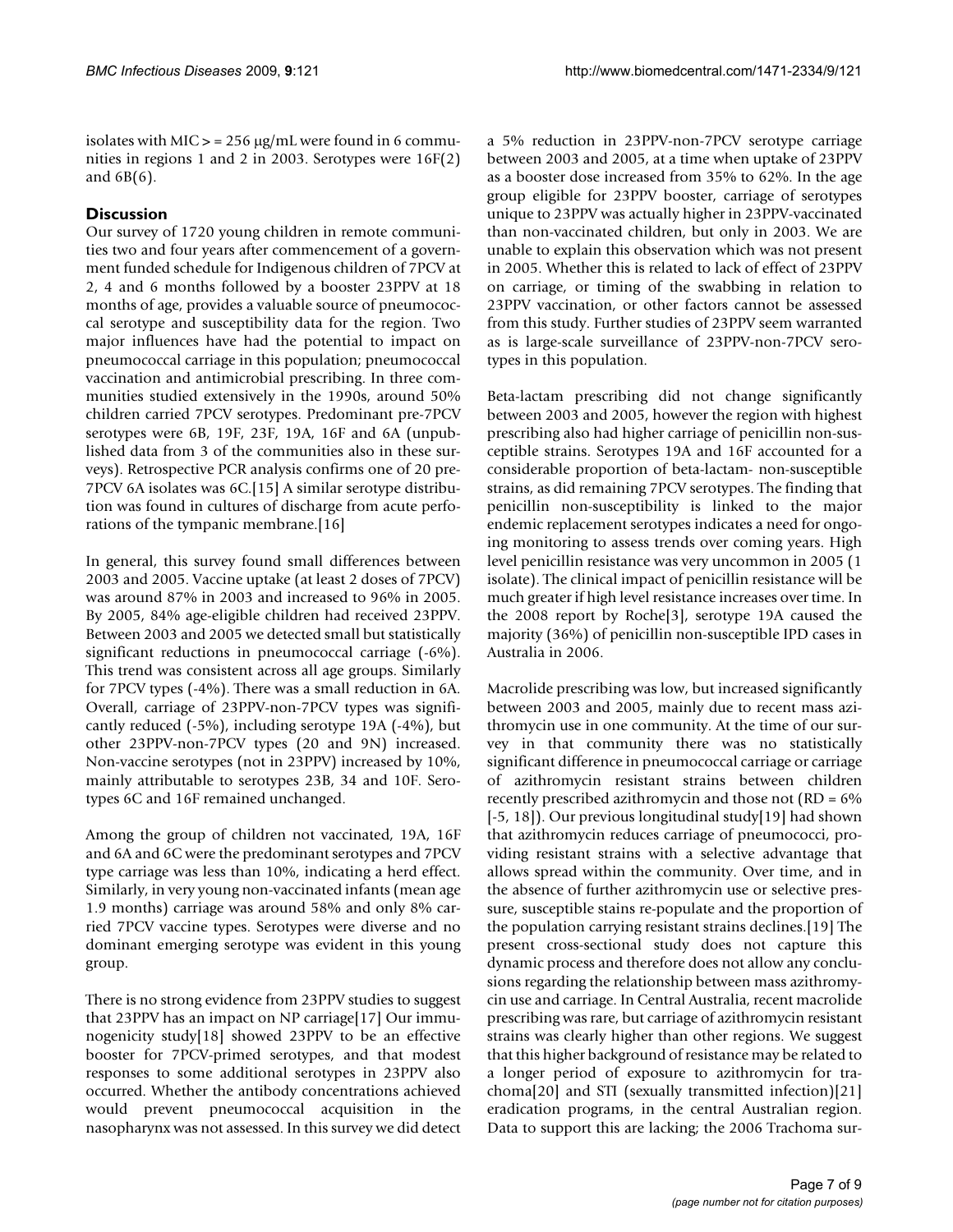veillance report identified that azithromycin treatment was recommended but was poorly documented in the Northern Territory[20]

Whilst carriage prevalence does not fully predict IPD serotypes (particularly outbreak or epidemic serotypes such as serotypes 1 or 5), the majority of annual IPD cases are caused by the serotypes most prevalent in the carriage population. In Australia, rates of IPD caused by serotype 19A in Indigenous children have fluctuated over recent years and serotype 6A became the most common non-vaccine IPD serotype in Indigenous children and the second most common in non-Indigenous children.[3] Hanna[22] compared IPD serotypes in under 5 year old Indigenous children living in far North Queensland preand post-7PCV implementation. They concluded that there was no evidence of non-7PCV serotype replacement. However, the pre-vaccine non-7PCV cases were inflated by a serotype 1 outbreak. Excluding type 1 cases, there was a risk difference in non-7PCV IPD of 55% [95%CI 30,80]. Reporting of pneumococcal epidemiology needs to consider the epidemic and endemic nature of various serotypes and that serotype-specific data are needed to best describe and prepare for shifts over time and in response to vaccines and antibiotic selective pressures.

Otitis media (OM) serotypes closely align with carriage serotype profile,[23] and for Aboriginal children OM is a common and serious infection often resulting in chronic suppurative OM (CSOM). This study showed that the serotypes colonising infants at 2 months of age, and therefore the serotypes most likely causing early OM,[24] are no longer 7PCV-types. Vaccines that are effective in preventing early onset of ear disease (and pneumonia) are urgently needed.

# **Conclusion**

Pneumococcal disease epidemiology is in a transition period in Australia. This surveillance shows that nasal carriage of 7PCV serotypes has been replaced by the serotypes that were the next most common carriage serotypes prior to 7PCV use – namely 19A and 16F. Antibiotic resistance is almost exclusively restricted to these serotypes (and remaining 7PCV serotypes) and requires monitoring at the regional level. The role of 23PPV in limiting carriage and preventing disease in children also needs further investigation. More work is needed to guide design of appropriate surveillance systems that measure serotype shifts and distinguish serotype replacement from secular trends.

# **Competing interests**

The authors declare that they have no competing interests.

## **Authors' contributions**

AL, PM & HSV conceived of the study, participated in its design, securing funding and coordination and helped to draft the manuscript. GM and CW managed participant recruitment and specimen collection. LS coordinated laboratory studies. KH conducted bacteriology and pneumococcal serotyping. JB assisted with the bacteriology and database management. SJ assisted with the statistical analysis. All authors read and approved the final manuscript.

# **Acknowledgements**

The authors thank the many Indigenous children and their families who consented to be in this study. Financial Support was from the National Health and Medical Research Council of Australia which had no role in the study design, analysis, interpretation or decision to submit for publication.

#### **References**

- 1. Rothstein J, Heazlewood R, Fraser M: **[Health of Aboriginal and](http://www.ncbi.nlm.nih.gov/entrez/query.fcgi?cmd=Retrieve&db=PubMed&dopt=Abstract&list_uids=17516899) [Torres Strait Islander children in remote Far North Queens](http://www.ncbi.nlm.nih.gov/entrez/query.fcgi?cmd=Retrieve&db=PubMed&dopt=Abstract&list_uids=17516899)[land: findings of the Paediatric Outreach Service.](http://www.ncbi.nlm.nih.gov/entrez/query.fcgi?cmd=Retrieve&db=PubMed&dopt=Abstract&list_uids=17516899)** *Med J Aust* 2007, **186:**519-521.
- 2. Clucas DB, Carville KS, Connors C, Currie BJ, Carapetis JR, Andrews RM: **[Disease burden and health-care clinic attendances for](http://www.ncbi.nlm.nih.gov/entrez/query.fcgi?cmd=Retrieve&db=PubMed&dopt=Abstract&list_uids=18438516) [young children in remote aboriginal communities of north](http://www.ncbi.nlm.nih.gov/entrez/query.fcgi?cmd=Retrieve&db=PubMed&dopt=Abstract&list_uids=18438516)[ern Australia.](http://www.ncbi.nlm.nih.gov/entrez/query.fcgi?cmd=Retrieve&db=PubMed&dopt=Abstract&list_uids=18438516)** *Bull World Health Organ* 2008, **86:**275-281.
- 3. Roche P, Krause V, Cook H: **[Invasive pneumococcal disease in](http://www.ncbi.nlm.nih.gov/entrez/query.fcgi?cmd=Retrieve&db=PubMed&dopt=Abstract&list_uids=18522302) [Australia, 2006.](http://www.ncbi.nlm.nih.gov/entrez/query.fcgi?cmd=Retrieve&db=PubMed&dopt=Abstract&list_uids=18522302)** *Communicable Diseases Intelligence* 2008, **32(1):**18-30.
- 4. Singleton RJ, Hennessy TW, Bulkow LR, Hammitt LL, Zulz T, Hurlburt DA, *et al.*: **[Invasive pneumococcal disease caused by non](http://www.ncbi.nlm.nih.gov/entrez/query.fcgi?cmd=Retrieve&db=PubMed&dopt=Abstract&list_uids=17456820)[vaccine serotypes among alaska native children with high](http://www.ncbi.nlm.nih.gov/entrez/query.fcgi?cmd=Retrieve&db=PubMed&dopt=Abstract&list_uids=17456820) levels of 7-valent pneumococcal conjugate vaccine coverage.** *JAMA* 2007, **297:**1784-1792.
- 5. Farrell DJP, Klugman KPM, Pichichero MM: **[Increased Antimicro](http://www.ncbi.nlm.nih.gov/entrez/query.fcgi?cmd=Retrieve&db=PubMed&dopt=Abstract&list_uids=17259873)bial Resistance Among Nonvaccine Serotypes of Streptococ[cus pneumoniae in the Pediatric Population After the](http://www.ncbi.nlm.nih.gov/entrez/query.fcgi?cmd=Retrieve&db=PubMed&dopt=Abstract&list_uids=17259873) Introduction of 7-Valent Pneumococcal Vaccine in the [United States. \[Article\].](http://www.ncbi.nlm.nih.gov/entrez/query.fcgi?cmd=Retrieve&db=PubMed&dopt=Abstract&list_uids=17259873)** *Pediatric Infectious Disease Journal* 2007, **26:**123-128.
- 6. Hanage WP, Huang SS, Lipsitch M, Bishop CJ, Godoy D, Pelton SI, *et al.*: **[Diversity and Antibiotic Resistance among Nonvaccine](http://www.ncbi.nlm.nih.gov/entrez/query.fcgi?cmd=Retrieve&db=PubMed&dopt=Abstract&list_uids=17205472) [Serotypes of Streptococcus pneumoniae Carriage Isolates in](http://www.ncbi.nlm.nih.gov/entrez/query.fcgi?cmd=Retrieve&db=PubMed&dopt=Abstract&list_uids=17205472) [the Post-Heptavalent Conjugate Vaccine Era.](http://www.ncbi.nlm.nih.gov/entrez/query.fcgi?cmd=Retrieve&db=PubMed&dopt=Abstract&list_uids=17205472)** *J Infect Dis* 2007, **195:**347-352.
- 7. Pai R, Moore MR, Pilishvili T, Gertz RE, Whitney CG, Beall B: **Postvaccine genetic structure of Streptococcus pneumoniae serotype 19A from children in the United States.** *Infect Immun* 2005, **192:**1988-1995.
- 8. Moore MR, Gertz RE Jr, Woodbury RL, Barkocy-Gallagher GA, Schaffner W, Lexau C, *et al.*: **[Population snapshot of emergent](http://www.ncbi.nlm.nih.gov/entrez/query.fcgi?cmd=Retrieve&db=PubMed&dopt=Abstract&list_uids=18419539) [Streptococcus pneumoniae serotype 19A in the United](http://www.ncbi.nlm.nih.gov/entrez/query.fcgi?cmd=Retrieve&db=PubMed&dopt=Abstract&list_uids=18419539) [States.](http://www.ncbi.nlm.nih.gov/entrez/query.fcgi?cmd=Retrieve&db=PubMed&dopt=Abstract&list_uids=18419539)** *J Infect Dis* 2008, **197:**1016-1027.
- 9. **Australian Immunisation Handbook.** *8th Edition 2003* 2007:220-234.
- 10. Leach AJ, Stubbs E, Hare K, Beissbarth J, Morris PS: **[Comparison of](http://www.ncbi.nlm.nih.gov/entrez/query.fcgi?cmd=Retrieve&db=PubMed&dopt=Abstract&list_uids=18385438) [nasal swabs with nose blowing for community-based pneu](http://www.ncbi.nlm.nih.gov/entrez/query.fcgi?cmd=Retrieve&db=PubMed&dopt=Abstract&list_uids=18385438)[mococcal surveillance in healthy children.](http://www.ncbi.nlm.nih.gov/entrez/query.fcgi?cmd=Retrieve&db=PubMed&dopt=Abstract&list_uids=18385438)** *J Clin Microbiol* 2008, **46:**2081-2082.
- 11. Stubbs E, Hare K, Wilson C, Morris P, Leach AJ: **[Streptococcus](http://www.ncbi.nlm.nih.gov/entrez/query.fcgi?cmd=Retrieve&db=PubMed&dopt=Abstract&list_uids=15876941) [pneumoniae and noncapsular Haemophilus influenzae nasal](http://www.ncbi.nlm.nih.gov/entrez/query.fcgi?cmd=Retrieve&db=PubMed&dopt=Abstract&list_uids=15876941) carriage and hand contamination in children: a comparison [of two populations at risk of otitis media.](http://www.ncbi.nlm.nih.gov/entrez/query.fcgi?cmd=Retrieve&db=PubMed&dopt=Abstract&list_uids=15876941)** *Pediatr Infect Dis J* 2005, **24:**423-428.
- 12. Bell SM: **[The CDS disc method of antibiotic sensitivity testing](http://www.ncbi.nlm.nih.gov/entrez/query.fcgi?cmd=Retrieve&db=PubMed&dopt=Abstract&list_uids=772573) [\(calibrated dichotomous sensitivity test\).](http://www.ncbi.nlm.nih.gov/entrez/query.fcgi?cmd=Retrieve&db=PubMed&dopt=Abstract&list_uids=772573)** *Pathology* 1975, **7(Suppl-48):**.
- 13. Park IH, Pritchard DG, Cartee R, Brandao A, Brandileone MC, Nahm MH: **[Discovery of a new capsular serotype \(6C\) within sero](http://www.ncbi.nlm.nih.gov/entrez/query.fcgi?cmd=Retrieve&db=PubMed&dopt=Abstract&list_uids=17267625)[group 6 of Streptococcus pneumoniae.](http://www.ncbi.nlm.nih.gov/entrez/query.fcgi?cmd=Retrieve&db=PubMed&dopt=Abstract&list_uids=17267625)** *J Clin Microbiol* 2007, **45:**1225-1233.